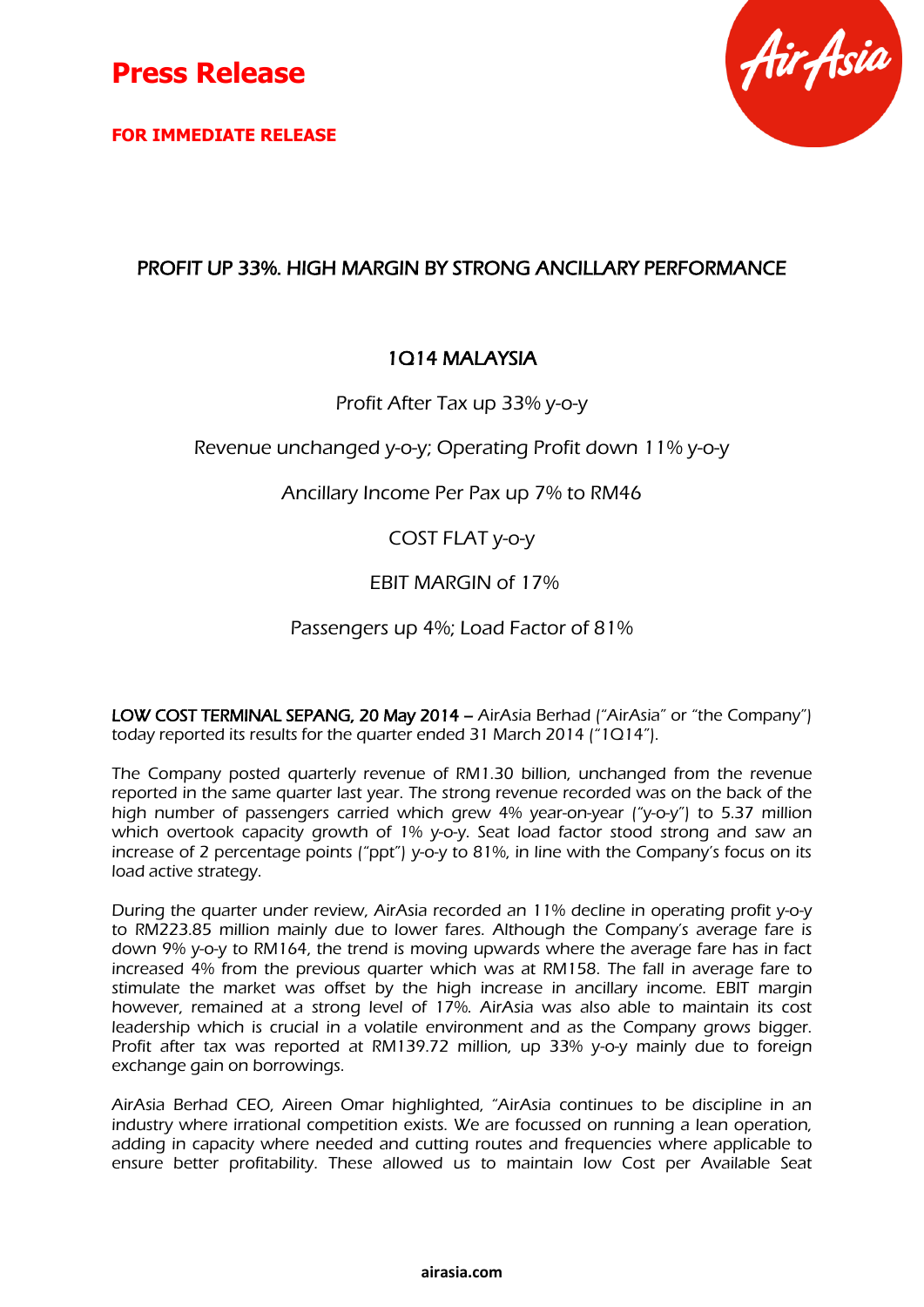# **Press Release**



#### **FOR IMMEDIATE RELEASE**

Kilometre ("CASK") at 13.58 sen, slightly down from the 13.63 sen recorded the same quarter last year. CASK ex-fuel was recorded at 6.90 sen, up by only 1% y-o-y from 6.85 sen."

The Company's revenue, measured in terms of Revenue per Available Seat Kilometre ("RASK"), was reported at 16.39 sen which saw a slight decline of 3% y-o-y. Aireen said, "Despite the RASK pressure we have been seeing throughout the industry in the last few quarters, we are seeing signs of improvement with the narrowing y-o-y decline of 3% as compared to the 10% y-o-y decline in the last quarter. Average fare is moving upwards at RM164 as compared to RM158 last quarter which is a very good sign. Y-o-y, average fare was down 9% as irrational pricing has not started during the same period last year. Our ancillary business too performed very well this quarter with the 7% increase in ancillary income per pax at RM46 as compared to RM43 the year before. This is in line with our 'load active, yield passive' strategy which aims to stimulate more people to travel with us through low fares and entice them with our impressive range of ancillary offerings."

Aireen added, "Besides that, we continue to ensure that our cash position remains strong. At the end of the reporting period, the company had RM1.30 billion in deposits, bank and cash balances and we continue to manage our net gearing level which stood at 1.83 times as at 31 March 2014."

Thai AirAsia posted strong revenue of THB6.50 billion in 1Q14, up 7% from the same period last year. Operating profit was down by 65% y-o-y to THB330.15 million which led to a 67% decrease in profit after tax at THB244.66. Thai AirAsia's CEO, Tassapon Bijleveld said, "Our decline in operating profit was mainly due to depreciation cost of taking aircraft into our own balance sheet and spending on public relations and marketing as the political demonstration in Bangkok continues into the first quarter of this year. With the political demonstration, TAA still continues to record a solid 80% load factor. Like the Malaysian operations, ancillary income per pax for TAA also saw an impressive increase of 11% y-o-y to THB369, while CASK dropped 5% y-o-y to THB1.60."

Indonesia AirAsia ("IAA") posted an increase of 13% in revenue to IDR1,381.00 billion from IDR1,222.48 billion last year. IAA posted an operating loss of IDR390.38 billion from an operating profit of IDR41.97 billion last year. IAA's 1Q14 loss after tax was IDR454.26 billion – down from a profit after tax of IDR1.36 billion last year. IAA's CEO, Dharmadi said "The decline in operating profit was mainly driven by the weakening of the Rupiah currency and pushing up dollar-denominated cost such as fuel, maintenance and its lease expense which led to an increase in CASK by 32% that stood at IDR566.66 from IDR429.76 y-o-y. Comparing to the previous quarter, CASK actually dropped from IDR593.53 which means that we are on the right track on our cost reduction initiatives though external factors like the weakening IDR against the USD is beyond our control."

Philippines' AirAsia's ("PAA") operations are now fully integrated with AirAsia Zest (formerly known as Zest Air, prior to the acquisition by PAA). Joy Caneba, PAA's CEO said, "The AirAsia brand is starting to become one of the preferred brands when it comes to air travel here in the Philippines. In 1Q14 alone we have carried 0.89 million passengers which grew 520% from just 0.14 million passengers we carried the same quarter last year."

AirAsia's Group CEO, Tony Fernandes said, "As AirAsia Group grows, we will continue to see healthy contributions from the Company's affiliates and adjacency businesses. In 1Q14, the Company recognised a profit of RM10.6 million from TAA, RM3.7 million from Asian Aviation of Excellence Sdn Bhd ("AACOE"), and RM2.1 million from AAE Travel Pte Ltd ("AAE Travel")."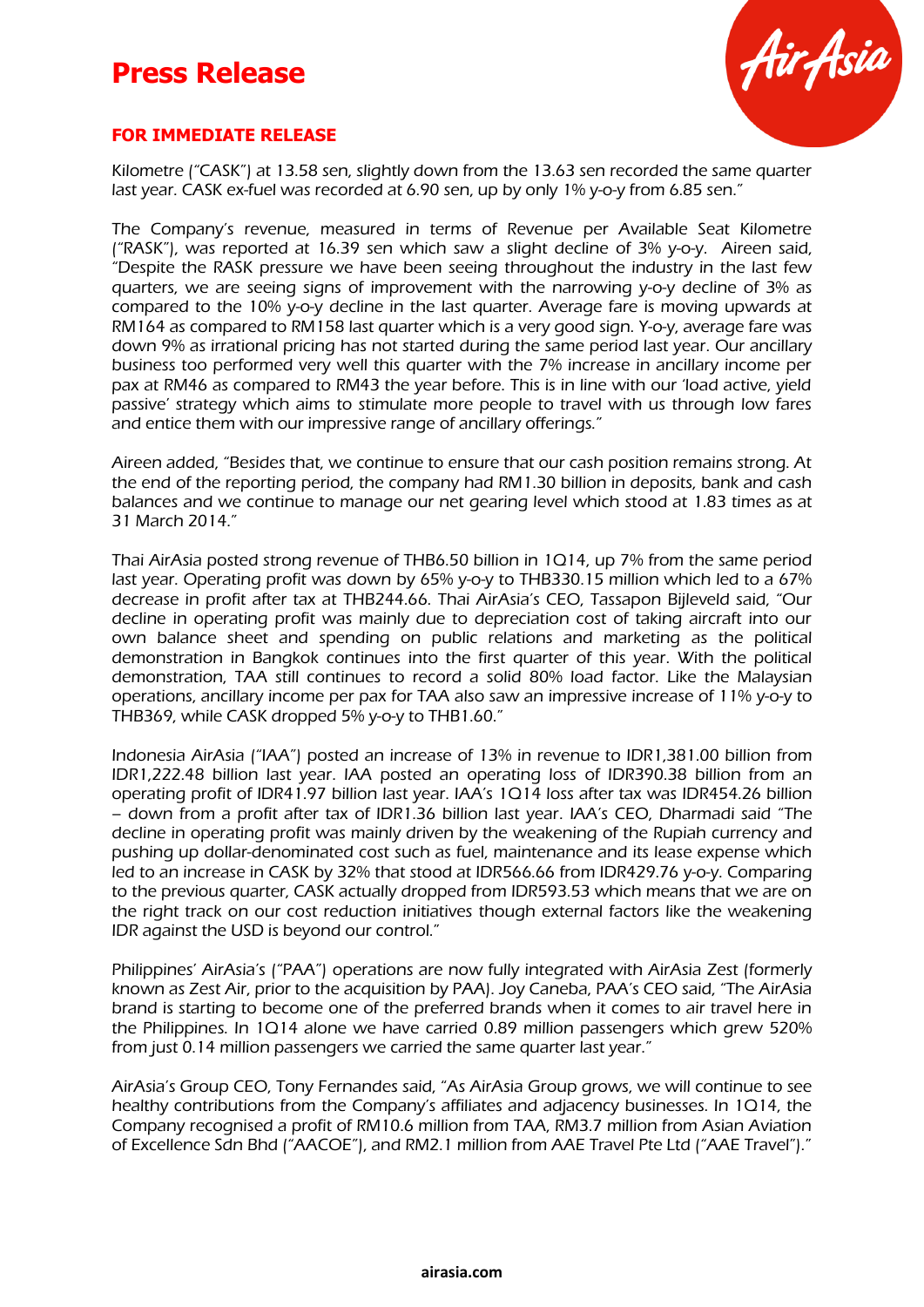# **Press Release**



#### **FOR IMMEDIATE RELEASE**

He added, "The Group has started out the year well, taking into account unavoidable external factors like the weakening of the local currencies against USD. We continue to be innovative in our offerings which saw ancillary revenue increasing and led to the impressive increase in ancillary income per pax for the Malaysia and Thailand operations. Cost leadership is our best strength and the Group will continue to be focused on driving cost down through this challenging environment. Our margins (EBIT and EBITDAR) are among the best in the industry and comparable to those of FMCG (Fast Moving Consumer Goods) companies'."

#### **Outlook**

Commenting on the outlook of the Company, Tony said, "There have been improvements in terms of fare movements. Our average fare is on a positive upward trend as competitors have started to become rational again. Following the recent tragedy that hit the local aviation industry, we are seeing the impact on travel appetite among consumers. But what we see is that the consumers now prefer short-haul travels as compared to long-haul which is beneficial for our business."

He added, "Capacity addition into the region and Malaysia especially, is at a good level. For AirAsia in particular, we have decided to defer a number of our aircraft deliveries to take advantage of the new and upcoming Airbus A320neo that will start being delivered from 2016 onwards. By deferring our deliveries, we would be able to get the newly improved aircraft which is 16% more fuel efficient than the current Airbus A320ceo. We are also on track with the selling of our older aircraft to capitalise on the residual value, and to maintain a young and efficient fleet. The assumed net cash gain after paying down borrowings, terminating derivatives and engineering cost total approximately RM550 million."

"2014 will be an interesting year, especially with our recent move from our home at the Low-Cost Carrier Terminal (LCCT) to the new klia2 terminal on the  $9<sup>th</sup>$  of May. The better connectivity from central Kuala Lumpur to klia2 and the feeder traffic from the main terminal KLIA, will be a positive boost for AirAsia and good for the consumers as long as the Passenger Service Charge will continue to remain at the current level. This will be a good especially for business passengers who will enjoy the benefits of Express Rail Link (ERL) and aerobridges. Overall cost of travel for the people needs to remain low in order to stimulate the market and grow Kuala Lumpur as the preferred aviation hub in the region and to ensure that the 45 million passenger terminal is fully utilised."

On the group-wide cost reduction exercise, Tony said, "The operational synergies between AirAsia and AirAsia X is on track and the automation at the new klia2 and other airports are on-going. We are seeing good results from these cost initiative exercises which help to soften the impact of the weakening local currencies."

Tony also highlighted, "Our ancillary business is growing at a very good rate. The ancillary performance this quarter (RM46 per passenger) is testament to my commitment and target of achieving RM50 ancillary income per passenger in the short-term. A lot of things are in the pipeline including the increase in Fly-Thru pairings which we said will start happening after the move to klia2. I am also excited about the duty free business which is starting to shape up very well with the new team on board, prepaid currency exchange card will be offered soon and the upcoming wifi onboard which is at its final stage of testing. Express lane will also be introduced soon at klia2 which will surely attract more business travellers and corporate and government accounts."